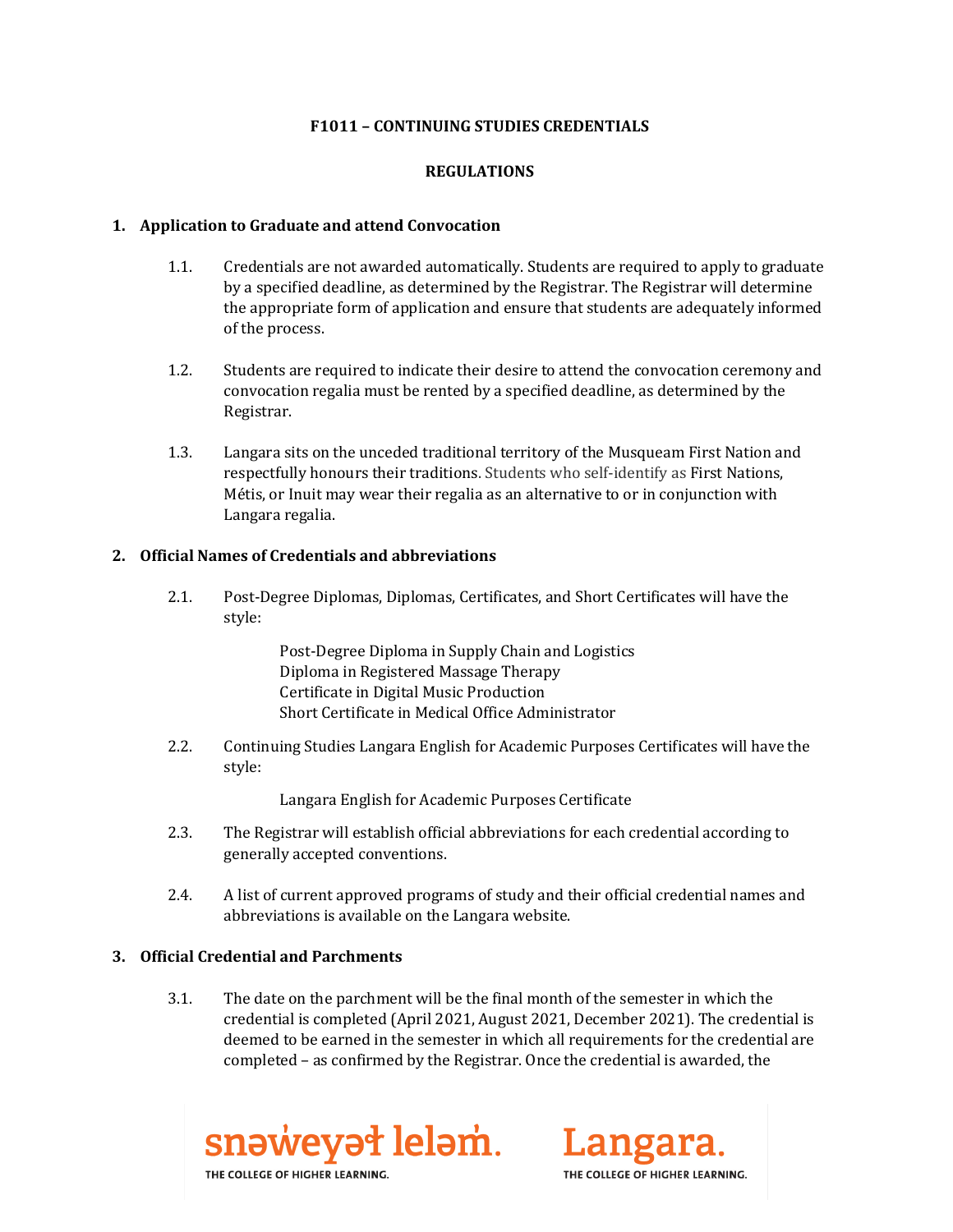credential notation appears on the official transcript as completed. The awarded credential completion date is noted on the transcript as follows:

APR-2021, AUG-2021, or DEC-2021

3.2. Each parchment will bear the signature of the following College officials:

Chair, Board of Governors President Registrar

- 3.3. All parchments will bear the official name of the credential.
- 3.4. Parchments are issued with the name on the official student record. Upon request of the student, preferred or chosen names may be added to the parchment within brackets.
- 3.5. Parchments are issued only in their original form. Copies are not available. Replacements for lost or damaged parchments will be issued by the Registrar upon receipt of a signed and dated letter with an explanation of what happened to the original parchment. If the replacement is for a damaged parchment, the original will be returned. The Registrar will determine an appropriate fee for this service. The word "duplicate" will be printed on the replacement parchment.
- 3.6. A student cannot rescind a credential once it has been awarded.

#### **4. Exceptions**

4.1. Requests for substitutions, exemptions, and program completion deadlines must be made in writing to the Program Coordinator. If the request has the support of the Program Coordinator, the request will be submitted to the Program Manager/Director. Final approval will be granted by the Registrar and Dean of Continuing Studies.

#### **5. Posthumous Credentials**

- 5.1. When notice of death is received by the Registrar, a review of student eligibility to receive a credential will be completed.
- 5.2. The following Continuing Studies credentials will be eligible to be awarded posthumously:

Post-Degree Diploma Diploma Certificate Short Certificates

5.3. Normally, a minimum of 80% of coursework will have been completed and a grade submitted.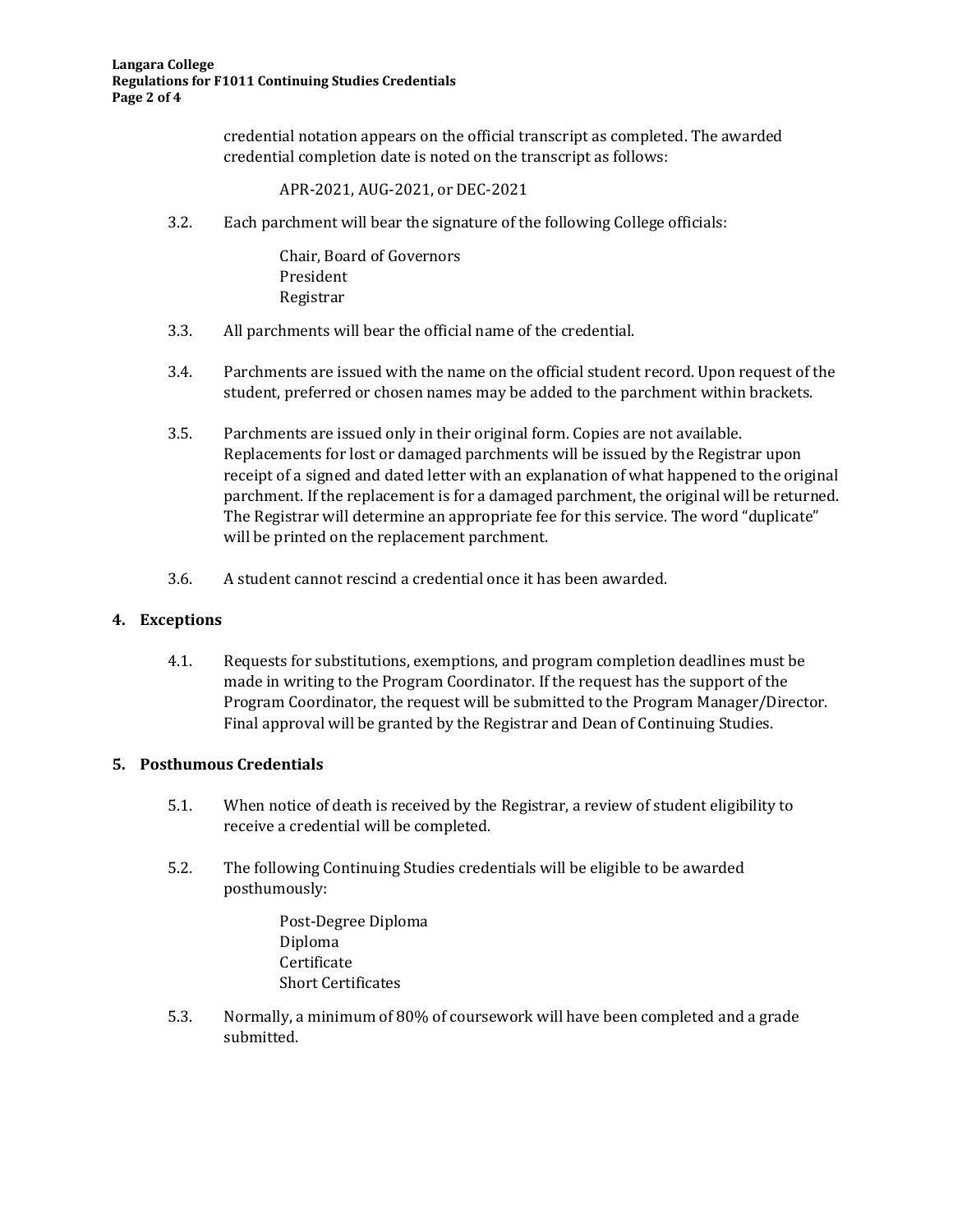#### **Langara College Regulations for F1011 Continuing Studies Credentials Page 3 of 4**

- 5.4. The decision to grant a posthumous degree will normally be approved through the Registrar and Dean of Continuing Studies.
- 5.5. A credential granted posthumously will be recorded on the student's transcript along with a notation that it was awarded posthumously as follows:

Diploma in Registered Massage Therapy Awarded APR-2020 Awarded Posthumously

- 5.6. Those responsible for Convocation will, in consultation with the family of the student, consider how to award the credential. If requested, the credential may be awarded at the College's convocation ceremony and accepted by a family member or designate.
- 5.7. The family will be invited to attend the convocation ceremony at which the deceased would have received the credential. If desired, the family member may cross the stage carrying the appropriate hood for the credential. The family member does not wear a gown or mortar board. The deceased's name and credential will be read with the statement "awarded posthumously, being accepted by \_\_\_\_\_\_\_\_\_". If the family prefers to attend the ceremony but not cross the stage, no mention of the name will be made at the ceremony. The name will be published in the convocation program followed by "posthumously granted."